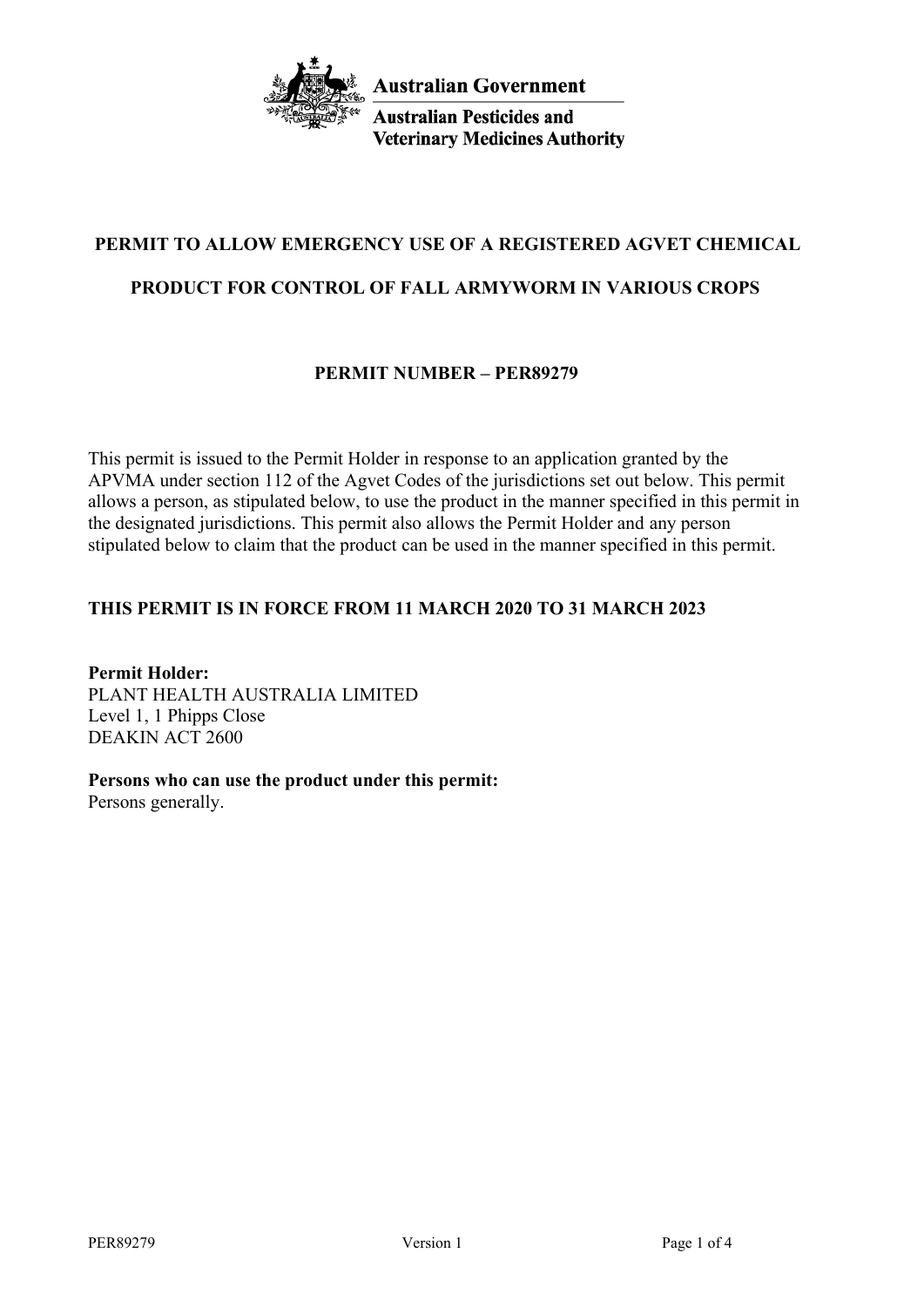## **CONDITIONS OF USE**

## **Products to be used:**

ACCENSI ALPHA-CYPERMETHRIN 100 INSECTICIDE (APVMA No. 62491) PLUS OTHER REGISTERED PRODUCTS Containing: 100 g/L ALPHA-CYPERMETHRIN as the only active constituent.

## LYMO 225 INSECTICIDE (APVMA No. 83117)

#### PLUS OTHER REGISTERED PRODUCTS

Containing: 225 g/L METHOMYL (an anti-cholinesterase compound) as the only active constituent.

FURY 100 EC INSECTICIDE (APVMA No. 51880) PLUS OTHER REGISTERED PRODUCTS Containing: 100 g/L ZETA-CYPERMETHRIN as the only active constituent.

STEWARD EC INSECTICIDE (APVMA No. 59573) PLUS OTHER REGISTERED PRODUCTS Containing: 150 g/L INDOXACARB as the only active constituent.

## **RESTRAINT:**

DO NOT apply treatments prior to confirmation of the target pest in the area to be treated, unless directed by the relevant state biosecurity authority.

Comply with all restraints on the product label.

Dangerous to bees. DO NOT spray any plants in flower while bees are foraging. Risk to bees is reduced by spraying early in the morning and late evening while bees are not foraging.

#### **Directions for Use:**

| Crop                                                                                          | Pest                    | Product                              | Rate                                 |
|-----------------------------------------------------------------------------------------------|-------------------------|--------------------------------------|--------------------------------------|
| Maize, Sorghum and<br>Sweetcorn                                                               | Fall Armyworm           | Alpha-cypermethrin $100 \text{ g/L}$ | 400 mL/ha                            |
|                                                                                               | (Spodoptera frugiperda) | Methomyl 225 $g/L$                   | $2000$ mL/ha                         |
|                                                                                               |                         |                                      | Plus wetter, as<br>per product label |
|                                                                                               |                         | Zeta-cypermethrin 100 g/L            | 500 mL/ha                            |
| Millet                                                                                        |                         | Alpha-cypermethrin $100 \text{ g/L}$ | $220 - 280$ mL/ha                    |
| Pulse crops listed on the<br>product label                                                    |                         | Alpha-cypermethrin $100 \text{ g/L}$ | 300 mL/ha                            |
| (including chickpea,<br>faba bean, field pea,<br>lupin, soybean, mung<br>bean, and navy bean) |                         |                                      |                                      |
| Soybean and Peanut                                                                            |                         | Methomyl 225 $g/L$                   | 2000 mL/ha                           |
|                                                                                               |                         |                                      | Plus wetter, as<br>per product label |
| Soybean                                                                                       |                         | Indoxacarb $150 \text{ g/L}$         | 400 mL/ha                            |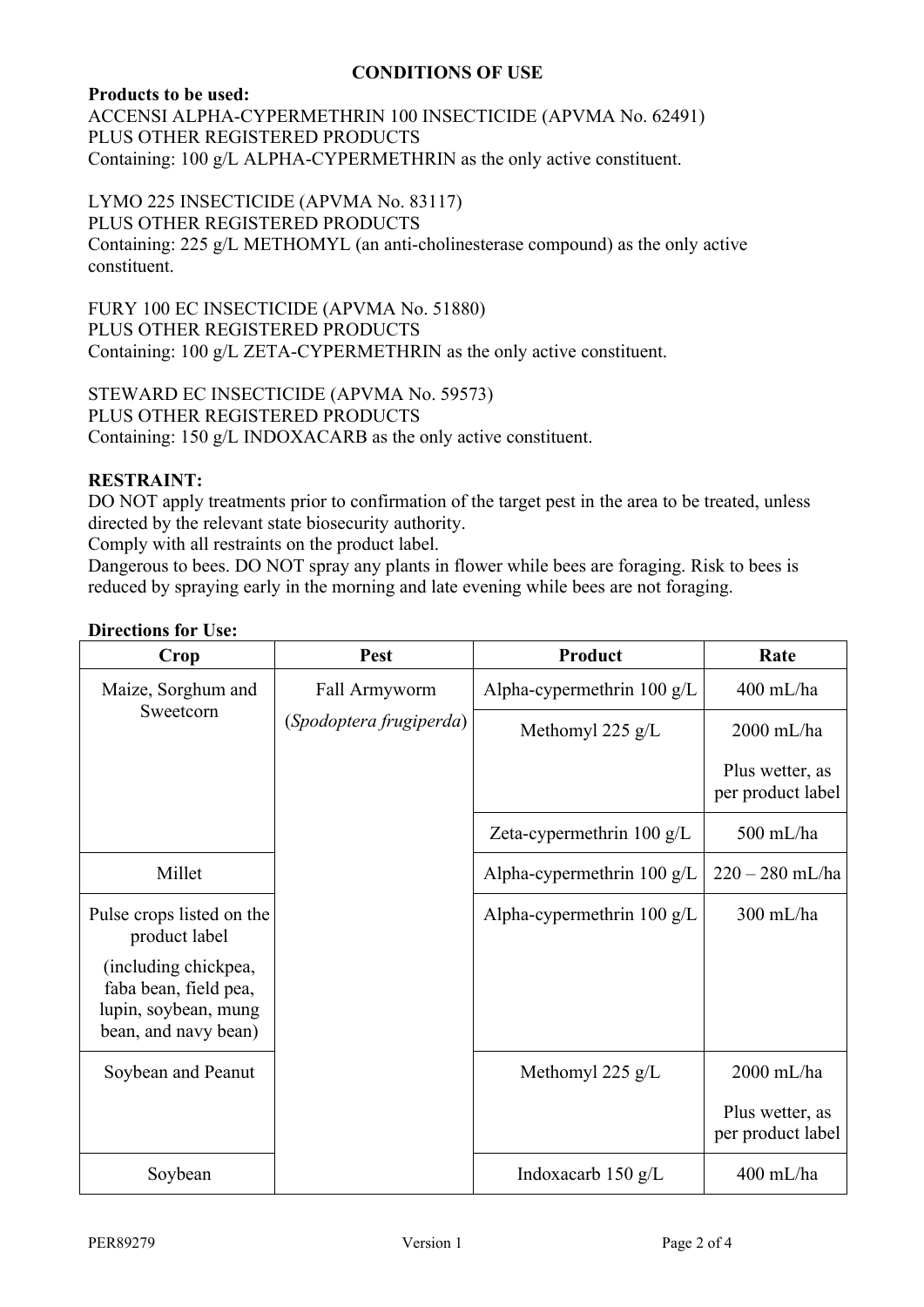| Crop                                                 | <b>Pest</b> | Product                      | Rate        |
|------------------------------------------------------|-------------|------------------------------|-------------|
| Sunflower                                            |             | Zeta-cypermethrin 100 g/L    | $500$ mL/ha |
| Winter cereals<br>(including triticale and<br>wheat) |             | Alpha-cypermethrin 100 $g/L$ | $240$ mL/ha |

# **Critical Use Comments:**

- Apply when pest require control for crop management purposes.
- Regularly scout crops to monitor for eggs and larvae. Treat when pests appear, targeting eggs at hatch or small larvae (prior to third instar stage) before the pest becomes entrenched.
- Apply as a foliar application by a calibrated boom spray.
- Apply in sufficient water to ensure thorough coverage of foliage.
- ALPHA-CYPERMETHRIN, METHOMYL and ZETA-CYPERMETHRIN: Apply up to 2 applications per crop, at minimum  $7$  day intervals<sup>1</sup>.
- INDOXACARB: Apply 1 application per crop only.
- SUNFLOWERS: If treatment is required during flowering, spraying must take place in the very early morning or very late afternoon to limit impact on bees.
- MILLET: Use the higher rate if longer residual control is required.
- Refer to the Protections statements on the product label for conditions on protection of livestock, wildlife, the environment and non-target plants and animals.
- Refer to the Insecticide Resistance Warning statement on the product labels to prevent or delay the development of insecticide resistance.

## **Withholding Period:**

Comply with Withholding Periods (WHP) and Trade Advice listed on the product label for the crop to be treated. If the label does not contain WHPs for the crop to be treated, refer to the label of the reference product listed on this permit.

MILLET: DO NOT harvest for 7 days after application.

## **Jurisdiction:**

All States and Territories.

#### **Additional Conditions:**

This permit allows for the use of a product in a manner specified on the permit. Persons who wish to prepare for use and/or use products for the purposes specified in this permit must read, or have read to them, the details and conditions of this permit. Unless otherwise stated, the use of the product must be in accordance with the product label.

#### *Export of treated produce*

Maximum Residue Limits (MRLs) and Temporary Maximum Residue Limits (TMRLs) have been established to allow treated produce to be used for human and/or animal consumption. MRLs can be found in the *Agricultural and Veterinary Chemicals Code (MRL Standard) Instrument 2019*. MRLs apply only to produce marketed and consumed in Australia. If treated produce is to be exported, residues must not exceed the limits/tolerances of the importing country.

<sup>&</sup>lt;sup>1</sup> The intention of the re-treatment interval is to capture newly hatched larvae, as egg hatch can take up to 5 days from the time eggs are laid. Apply an initial cover spray, then re-apply a further cover spray 7–10 days later to capture the newly emerged and young larvae. Temperature and humidity can influence the development period. Use the shorter interval when warm, humid conditions prevail. Any additional spray applications should be applied where newly emerged larvae are observed.